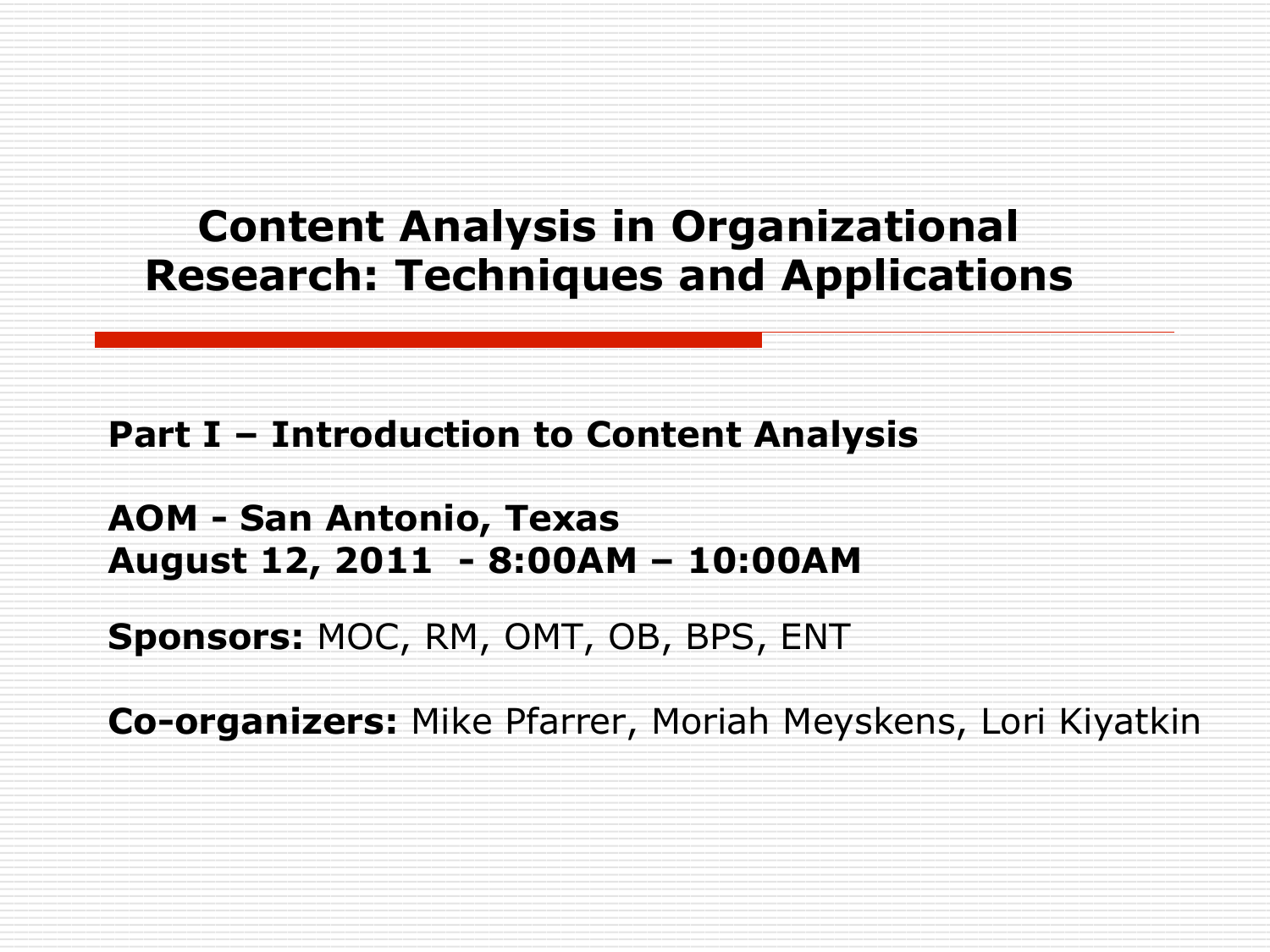**Content Analysis in Organizational Research: Agenda – Part I – 8:00-10:00 am** 

- o 8:00 Welcome
- o 8:05 Content Analysis Introduction **I** Mark Kennedy (Univ. of Southern California) Tim Kuhn (Univ. Colorado Boulder) Miles Zachary (Texas Tech University)

- o 9:30 Expert Panel
- $o$  10:00 Part II (Pre-registration only) ! Content Analysis Proposal Feedback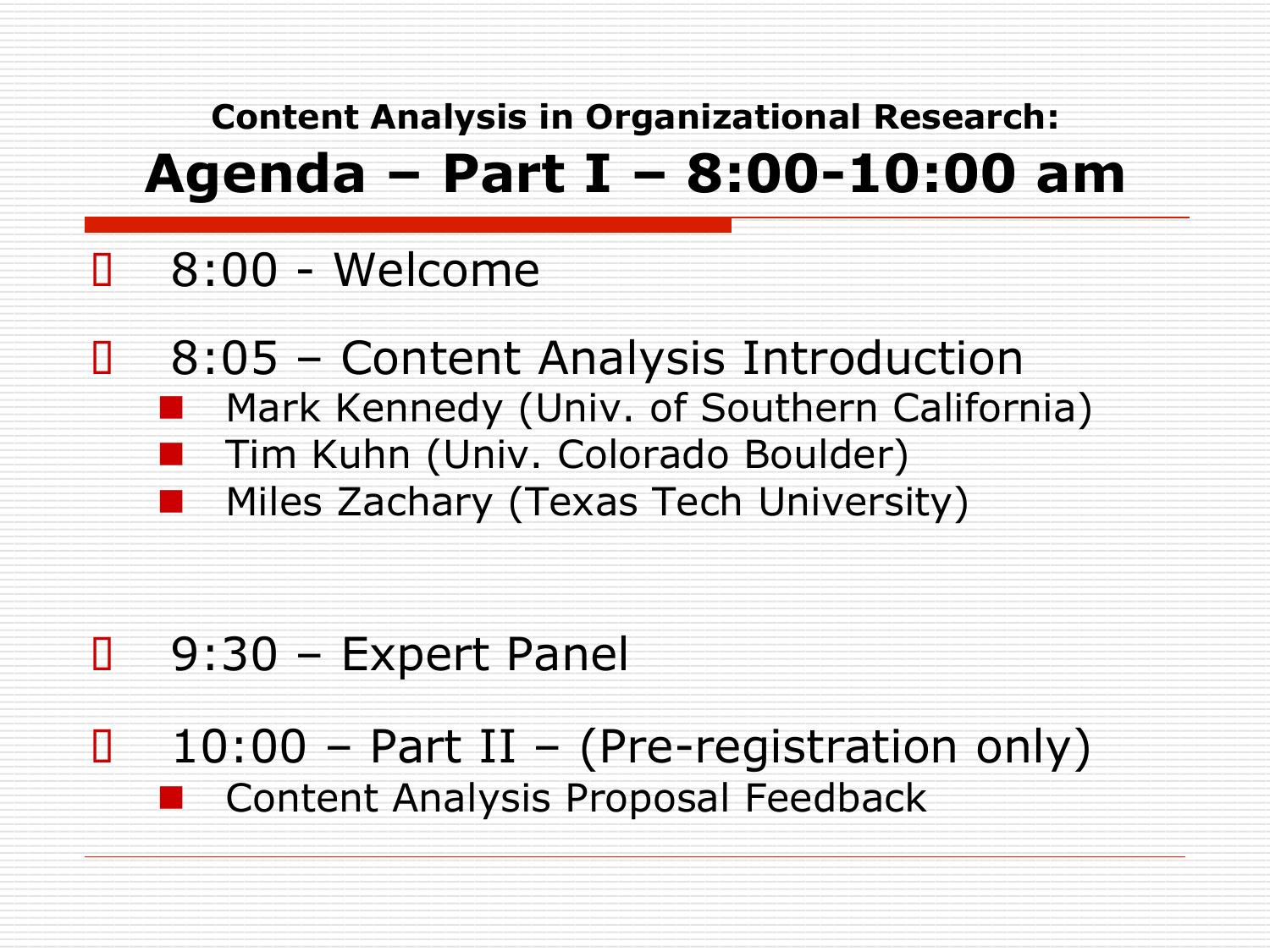### **Content Analysis in Organizational Research: Techniques and Applications**

**Part II –Content Analysis Proposal Feedback**  (pre-registration only)

**AOM - San Antonio, Texas August 12, 2011 - 10:00AM – 12:00PM** 

**Sponsors:** MOC, RM, OMT, OB, BPS, ENT

**Co-organizers:** Mike Pfarrer, Moriah Meyskens, Lori Kiyatkin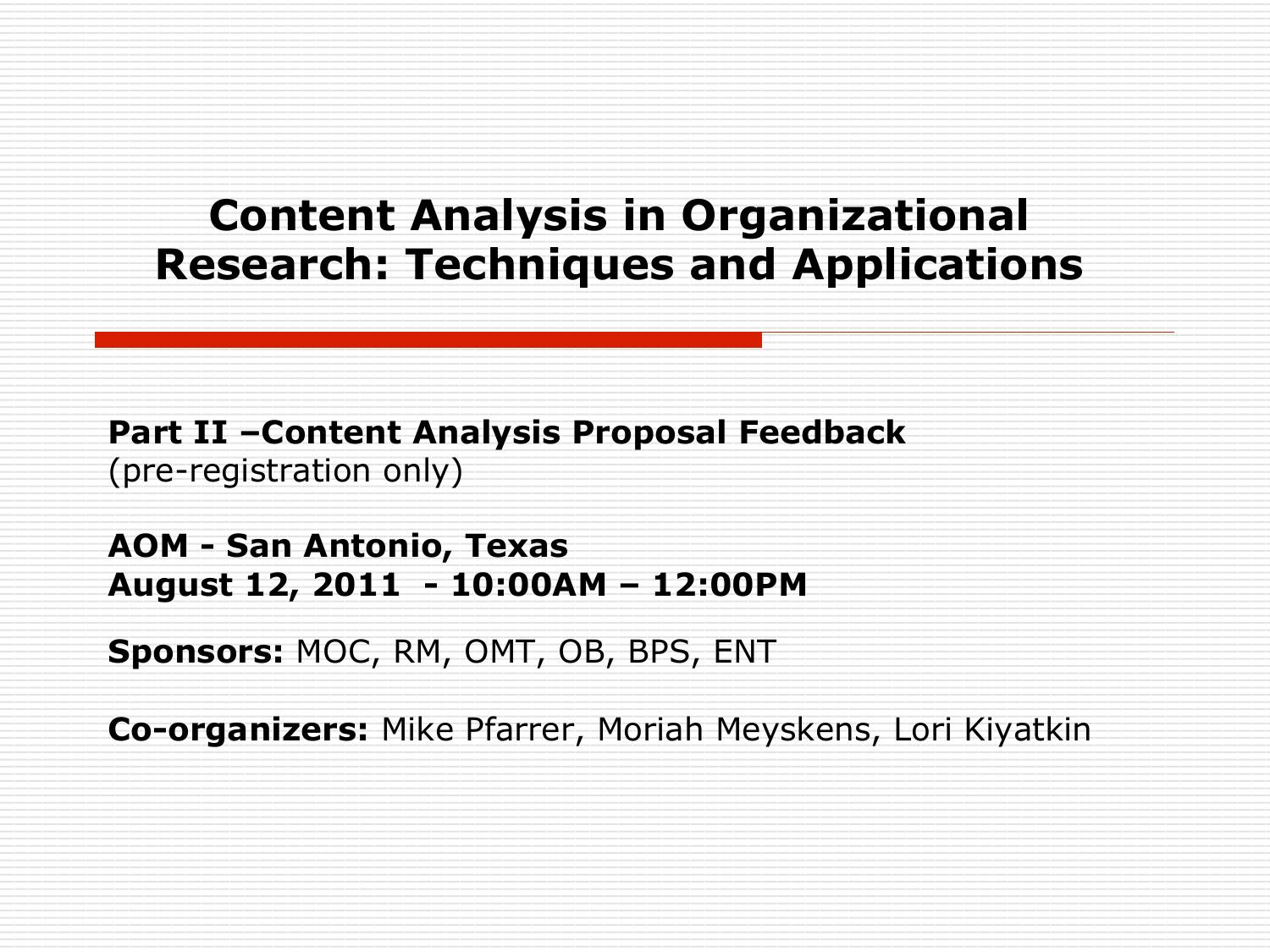## **Content Analysis in Organizational Research: Agenda – Part II**

- o 10:00 Welcome
- o 10:05 Roundtables
- o 11:00 Quick Break
- $o$  12:00 Conclude

*Special Thanks to the University of Georgia for the catering!*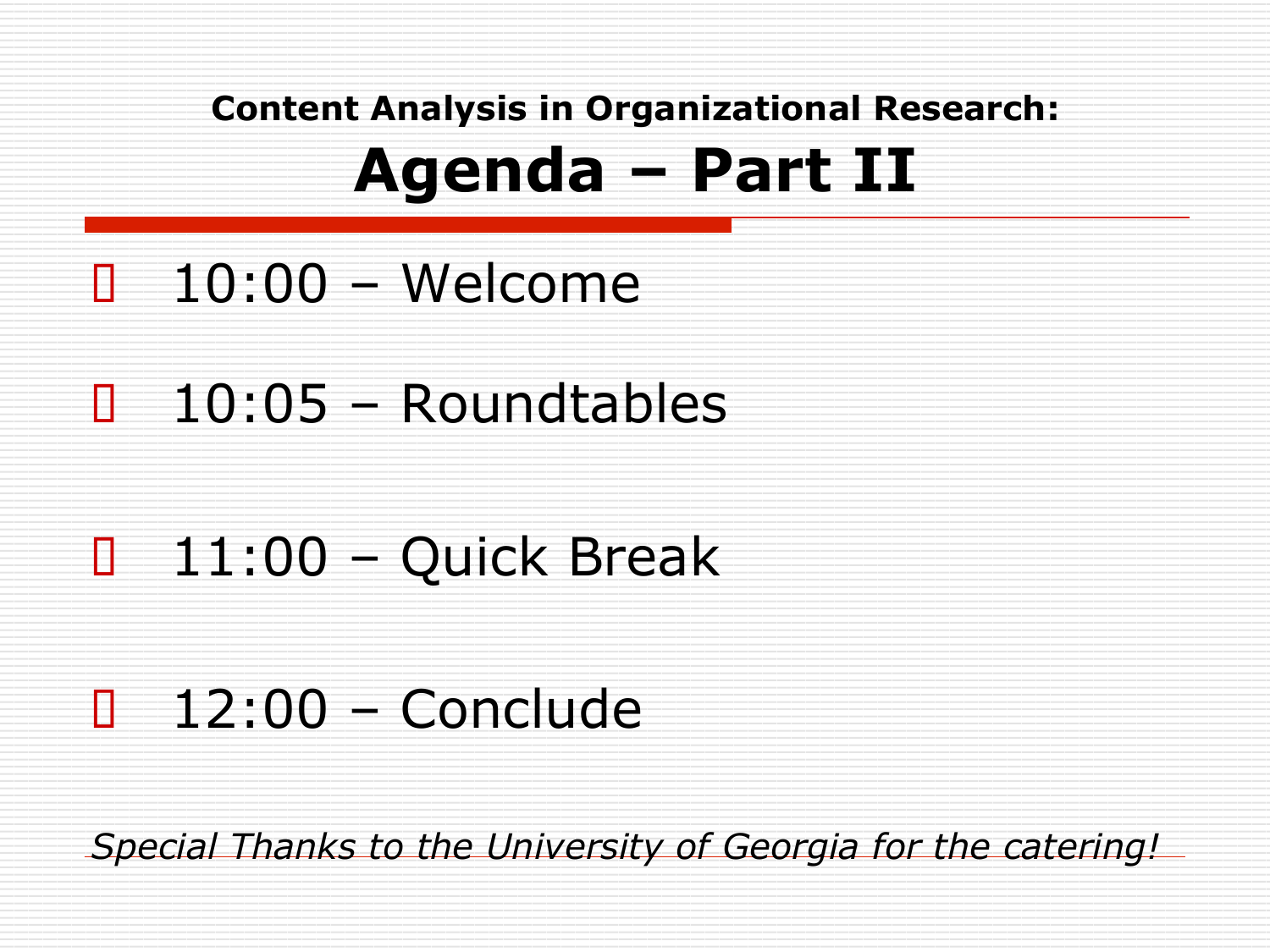# Roundtables

- o **Roundtable 1 Mark Kennedy & Scott Livengood** 
	- ! Jad Yu-Chieh Lo, Bogdan Prokopovych, Robert Vesco, J.P. Eggers & Richard Wang
- o **Roundtable 2 Lori Kiyatkin & Rhonda Reger** 
	- ! Mike Flanigan, Chen-yi Tsai, Linda Hain, Carolyn Maraist

#### o **Roundtable 3 – Tim Kuhn & Brandon Lee**

**E** Mohsin Bashir, Robert Wright, Edeltraud Guenther, Bahman Ebrahimi & Sandy Young

#### o **Roundtable 4 – Moriah Meyskens & Miles Zachary**

Won Kyung Kim, Dana Wang, Yochi Cohen-Charnash

#### o **Roundtable 5 – Vilmos Misangyi & Mike Pfarrer**

! Amy Guerber, Nathan Bragaw, Daniel Waeger & Sébastien Mena, Katerina Sikavica